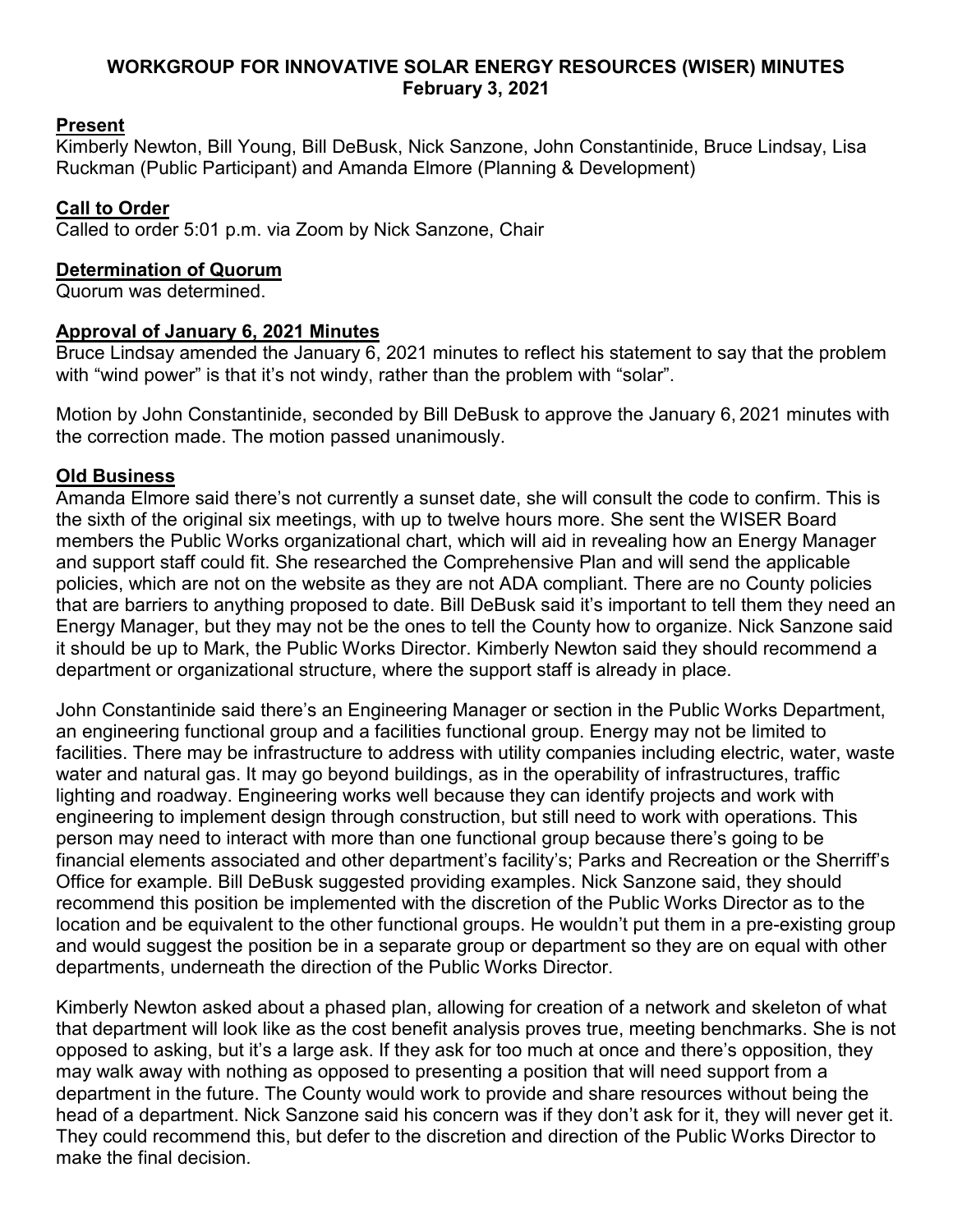Bruce Lindsay said it should be a watch dog position and as such should not be involved in Facilities or Public Works, but in the Building and Accounting Departments because it's a lot of money. Often, the Maintenance Department has different priorities than saving energy, and stuff doesn't get done. John Constantinide said rather than create a department, they could create an office or functional group that is at the same level. Instead of Energy Manager, it can be called an Energy Auditor or Resource Auditor. Rather than managing resources, they audit resources and make sure the County is an appropriate steward of money spent, electricity, water and waste water. That may address the technical issues and have the watchdog status. Operations, Engineering and other groups do a level of energy management. They should not duplicate that effort but have an expert who can empower people in the County to manage the County's energy and resources better and who can speak to multiple groups.

Kimberly Newton asked if there's a list yet of what the Energy Management position would fulfill to include priorities and goals not already being met by another department. Amanda Elmore sent Bill DeBusk's comments and additions to their working document and a cost analysis tool for electric vehicles to the WISER Board members. Bill DeBusk said the information sent includes a State of Michigan posting for an Energy Manager position that listed expected tasks. John Constantinide said he provided those duties as well and Nick incorporated it. They need to look at that list with Bill's input. An Energy Manager is very different than an Energy Auditor. A watch dog is not going to manage, but check, evaluate, make recommendations and collaborate.

Amanda Elmore said there's not an auditing functional group in the County; there's a budget group. County Finance is under the Clerk of Courts; they act as a check and balance for the County Commissioners. That's not the appropriate place. Bruce Lindsay said, David with the City of Orlando said the reason why he got so much done, is because he reports to the Finance Department, the CFO. If it is buried in Facilities or Public Works, other agendas will have higher priority. John Constantinide said, the County Manager may be the appropriate person, because they are more of the CEO of the County. The Budget Director is the CFO. Amanda Elmore said if there was a CFO, she would be it. The top of the structure is very vertical, Frank and two Assistant County Managers. Suggesting someone else as a third equal with Assistant County Managers does not fit into the structure. She liked the suggestion of someone equivalent to a program manager under the Public Works Director; authority would not be diminished. Having a department can be suggested but will likely not happen the way the County is structured.

Nick Sanzone said, David Dunn suggesting it be put in Finance, is a recommendation they can't take lightly. Amanda Elmore said there's not a Finance Department, but a Budget Department and the CFO would be the Budget Director. Bruce agreed that would be the equivalent. He said every year he drafts up targets for every school and tracks it. Investigations are done on ones that are out of line. When the problem is reported, as well as a fix, he is told it's not a priority. Kimberly Newton said, a of goal of the Energy Manager would be to cultivate a relationship with the Finance Officer, a skill set they should recommend the Energy Manager have.

Bill DeBusk said the most significant barrier they have is they don't have an Energy Manager. They have to have metrics to measure how energy is being used. Building codes are a significant barrier for County buildings and citizens. Codes can be enacted so people will build homes that are more energy efficient and able to support solar. John Constantinide said, the barriers are not present policies, but the lack of resources. Bill DeBusk said it could be looked at as policy in the way they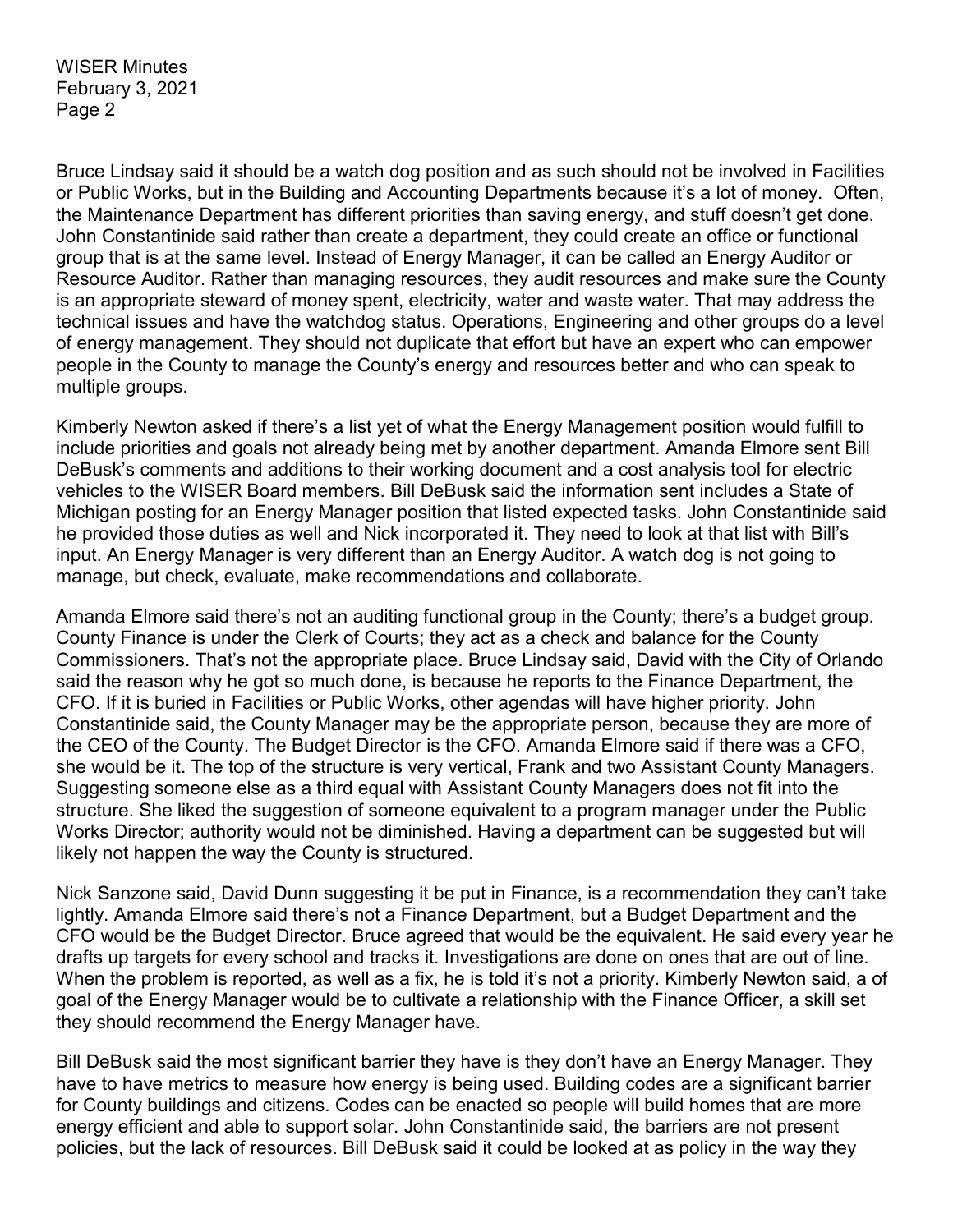operate. He said an Energy Manager is a little outside of what they asked for; he wanted to reframe it to what was asked for, as a significant barrier. John Constantinide said, if framed in that respect, a barrier would be a need to form relationships with other organizations. We are not partnering with local citizen groups, FSEC, etc. so the County is not able to get that expertise, which is a barrier to advancements in solar renewable energy and energy efficiency.

Bruce Lindsay said the County Commissioners like to show what is being achieved under their leadership. We have no way of communicating what we are doing about energy. If put in the right framework, the County Commissioners will think its good and want to put someone out in the public who can show the metrics and accomplishments and build momentum.

Kimberly Newton said the Audubon Study for greenhouse emissions are doing a regional scale inventory for greenhouse gasses. Brevard County is signed on, so that lends a lot of data for looks at weatherization, energy consumption and where to best use solar and storage. The Planning Council has resources already funded and are willing to create a survey in whatever capacity the WISER Board, Commission and Energy Manager needs, to put out to the community. Topics included accessibility and not necessarily policy barriers for the County, but the residential level. The first step is to get the County going, to be an example; another role the Energy Manager needs to fulfill.

Amanda Elmore said she had yet to extend the Emergency Management invitation. John was just appointed the Director and is in a vaccination roll out and is not sure when he or a staff member would be available. She will invite him as he is the one who is overseeing the new command center being built. Nick Sanzone asked about a speaker from the Budget Department as the position may be there instead of Public Works. Amanda Elmore shared her screen of the County Manager's Organizational Chart and said the Support Services group reports directly to Frank Abbate, County Manager. She will ask Jill or her Deputy from the Budget Office to speak to them at the next meeting. Under Jill could be a good place for the position.

Bill Young said, Florida funded 10 million dollars to solar power one hundred shelters and schools. Brevard County has four schools, where the shelter part has solar power. Florida Solar Energy Center designed a system for that. There are EOC and Red Cross Offices in the country that are solar powered, as are 5% of emergency management facilities. They are fixing the shelters because the shelter part of the school is powered by solar. We would be prestigious to have a solar powered EOC like two others in Florida. There are many examples of the program and he could provide the designs that have been done already.

Lisa Ruckman said, saving tax dollars is an important factor, so the Budget Office is a good idea. The WISER Board agreed to invite Jill Hayes from the Budget Office. Amanda Elmore will send the invite. Nick Sanzone said, they may propose to house the position in the Budget Office. Amanda Elmore said they will know if that's a good idea after speaking to Jill.

Bill DeBusk said the County will be forced into accepting clean energy products. Within fifteen years, they will have to buy electric vehicles because that's all there will be and solar power will be the cheapest power available. Finances will be the persuader. They are helping the County by giving them a how-to playbook.

Kimberly Newton asked if the Resiliency Action Plan that the Regional Planning Council created for the County could be an outline for what Bill referred to. An action plan not just for fiscal sustainability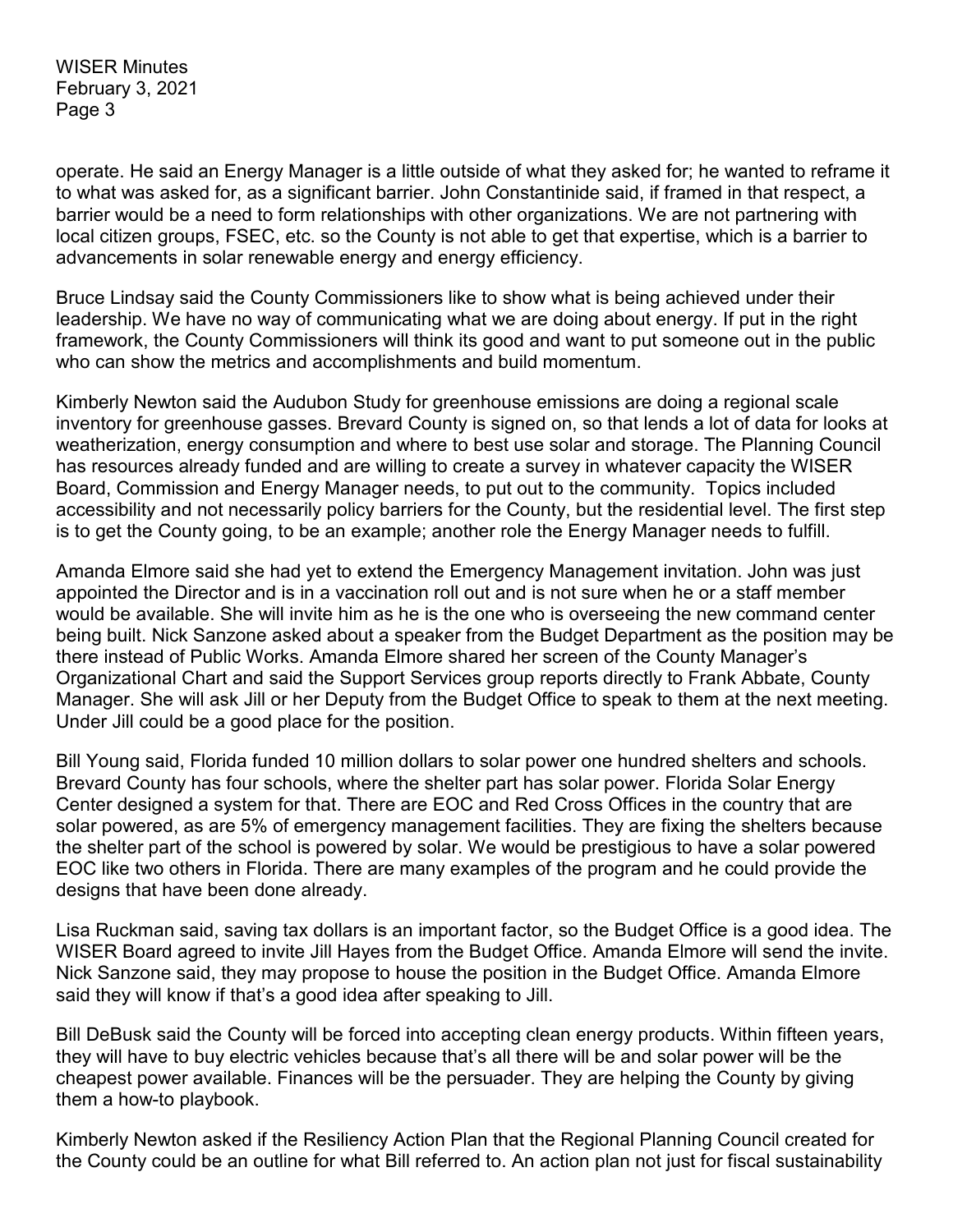and stability, but for benchmarks and requirements. Nick Sanzone said they and the Energy Manager should defer to it along with many others. Bill DeBusk said the plan is good to look at for structure. Kimberly Newton said it includes a comprehensive plan and had the Peril of Flood survey to identify community issues. Amanda Elmore will send a link to the Plan; she does not think there's much that's applicable. Lisa Ruckman thinks there's confusion between the County's Perils of Flood with Natural Resources and the East Central Florida Plan, that started years ago.

Regarding the remaining meeting format, Nick Sanzone said they have twelve hours. Amanda Elmore said it can be in any format and does not think they have a sunset date. Bill Young asked about extending their two-hour meetings by thirty minutes when needed. Amanda said they would need to advertise a meeting with a beginning time only and suggested they set up a tentative schedule. Kimberly Newton suggested five two-hour meetings, the remaining two hours used where needed.

Bill DeBusk and Kim Newton asked what happens after their presentation to the Commissioners. Amanda Elmore replied that the Commission could do nothing, implement every bit of it, or something in between. Nick Sanzone suggested having public support for their presentation. Amanda Elmore said the public is always welcome; but constant direct communication is not favorable. Their report will go on the agenda, be reviewed by County management and given a date. It would be noted that the WISER Board can prepare a presentation and the Board would determine if they will allow it. John Constantinide said if they present anything, it must be the relevant highpoints and take-home message of what they would save, how they would do it, and an action plan. It should include an explanation of payback on investment. Bill DeBusk said, after a peer review there would be a meeting to go over changes and another to go over the presentation, so there's more than just developing the document in the next twelve hours. Amanda Elmore said a peer review would cost a lot of time, presentation time is not part of their time and the they would each get three minutes as members of the public, speaking to an agenda item. John Constantinide said the Commission will want the highpoints rather than details. Amanda Elmore said the chairwoman is an accountant and will want to hear about the money; all of the Commissioners are extremely bright and fiscally focused.

Nick suggested the remaining five meetings be on Wednesday nights at five with no end time, with the additional two hours used where needed. The WISER Board members will make edits, track changes and send them to Amanda by February  $24<sup>th</sup>$ . The next meeting will be used to polish the document. Amanda Elmore listed the remaining meeting dates as March  $3<sup>rd</sup>$ , April  $7<sup>th</sup>$ , May  $5<sup>th</sup>$ , June  $2<sup>nd</sup>$  and July  $7<sup>th</sup>$ . Documents given to Amanda will have a due date of the Wednesday before each meeting. Nick Sanzone said they will create a final document on April 7<sup>th</sup>. Nick Sanzone asked if they could give Dr. Fenton the document draft so he could comment at the meeting.

John Constantinide said they do not need to establish a review committee, but can point people to the website containing it. Kimberly Newton said it lends credibility when they give a presentation that has been peer reviewed. John Constantine asked if individuals who respond to the document can be recorded and listed. Amanda said yes, she can synthesize their critique and give it to the WISER Board. John Constantinide said there are various organizations that would be interested in this for both critiquing and support purposes; the list could be shared with the Commission. Nick Sanzone asked the WISER Board members to bring ideas to the April meeting of groups this could be shared with. He suggested sharing the document in April, adjusting in May with the feedback and have a final version in June. He suggested he and John Constantinide work on the presentation and would like to include information about the progress of technology, automation, inevitable advancements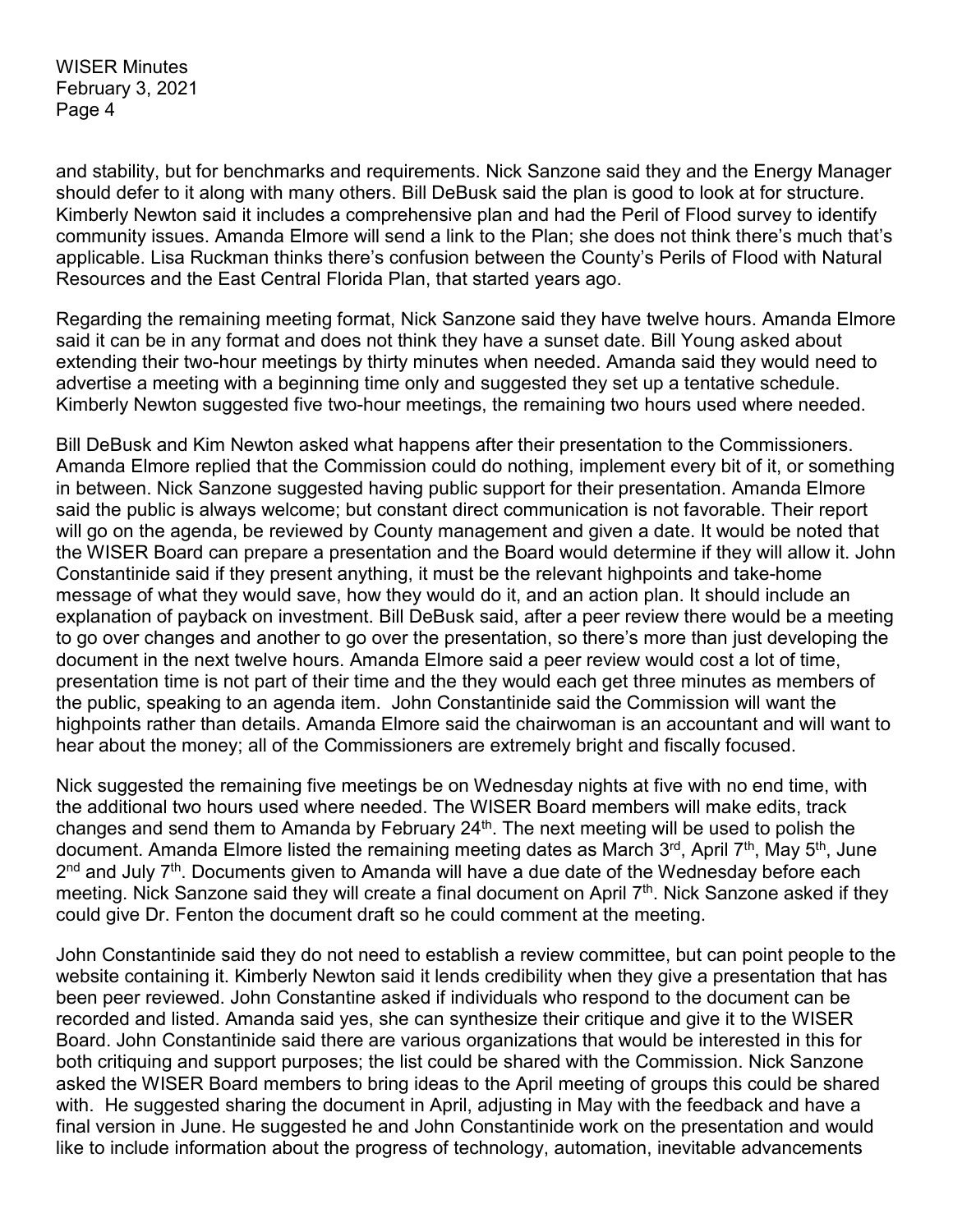and policy barriers. It should be no more than twelve slides and not take more than ten minutes. The other Board members can use their time to comment as to why it's important and achieves the goals of providing residents with the needed resources and example. John Constantinide said he can delivery the financial aspect and associated analysis. Nick Sanzone said they outline the buildings and how to do the energy surveys, and asked about providing an overview in the report. John Constantinide said he has a spreadsheet on EUIs (Energy Use Intensities) that could be referenced.

Kimberly Newton said it would be great if the data from the Audabon funded greenhouse emissions audit was done within their timeframe. Amanda Elmore said she will be the staff liaison for it. A UCF student is working on that and they hope to have a report by the end of the semester. They have not started collecting data but it will be relevant to energy consumption.

Amanda Elmore said consensus regarding the remaining meeting times was sufficient and reiterated that March 3<sup>rd</sup> will be the next meeting. She will invite Dr. Fenton to the April  $7<sup>th</sup>$  meeting and will send him whatever draft document is available, possibly a couple of weeks prior. Kimberly Newton asked if their goal is to have a finished product by the end of the next meeting. Nick Sanzone said Dr. Fenton could review the draft and give comments to help shape a version to be shared with other groups. A final version should be by June.

The WISER Board members agreed to have Dr. Fenton be invited to speak on April  $7<sup>th</sup>$ . Bill Young explained there are eleven states that have a research energy center. Florida was one of the first to create the Florida Solar Energy Center for consumer protection, education and energy. Dr. Fenton is the present Director, which employs eighty people and has a ten-million-dollar budget. Their job is renewable energy, conservation, weatherization and everything related to energy.This energy center is assigned to the University of Central Florida.

Bill Young said he has sent in four Florida Solar Energy Documents and asked if links to InterRel and FSEC documents will be included. Nick Sanzone suggested he send the draft document back to Amanda with those edits. Nick Sanzone said he would make edits as to the housing of the position.

The Transition to Clean Energy Plan draft was viewed by the group's members for edits.

Bill DeBusk suggested they look at the document's structure. There may be additional input for the executive summary once the presentation is developed. He broke it up as WISER goals one, two and three. He said he explained The Brevard County Investment Grade Audit document, how they got it and what's in it. The Energy Reduction Implementation Plan that deals with ECMs was an important inclusion. For the Facility Clean Energy Transition Plan, there's room to discuss more about solar, wind, energy storage and resiliency. He started with solar basics, net metering, electric power resilience and the process to install solar. The Electrical Vehicle Transition Plan covers several subjects including municipal fleets, public transit, EV charging access and infrastructure. He included information on how to set up the County for electric vehicles and how to transition to electric. A cost benefit analysis is needed for each plan. He could not find one for the Energy Reduction Implementation Plan and ECM, possibly because it covers a lot. He said they may have to suggest a consultant do it. John Constantinide suggested a software called Building Life Cycle Cost software, that the Department of Energy put out, he uses it for his job. If the input is known, it gives lifecycle costs of a project. Each facility would be made into a project. Once the savings are figured out, and approximate costs, that's what they would base the simple payback on.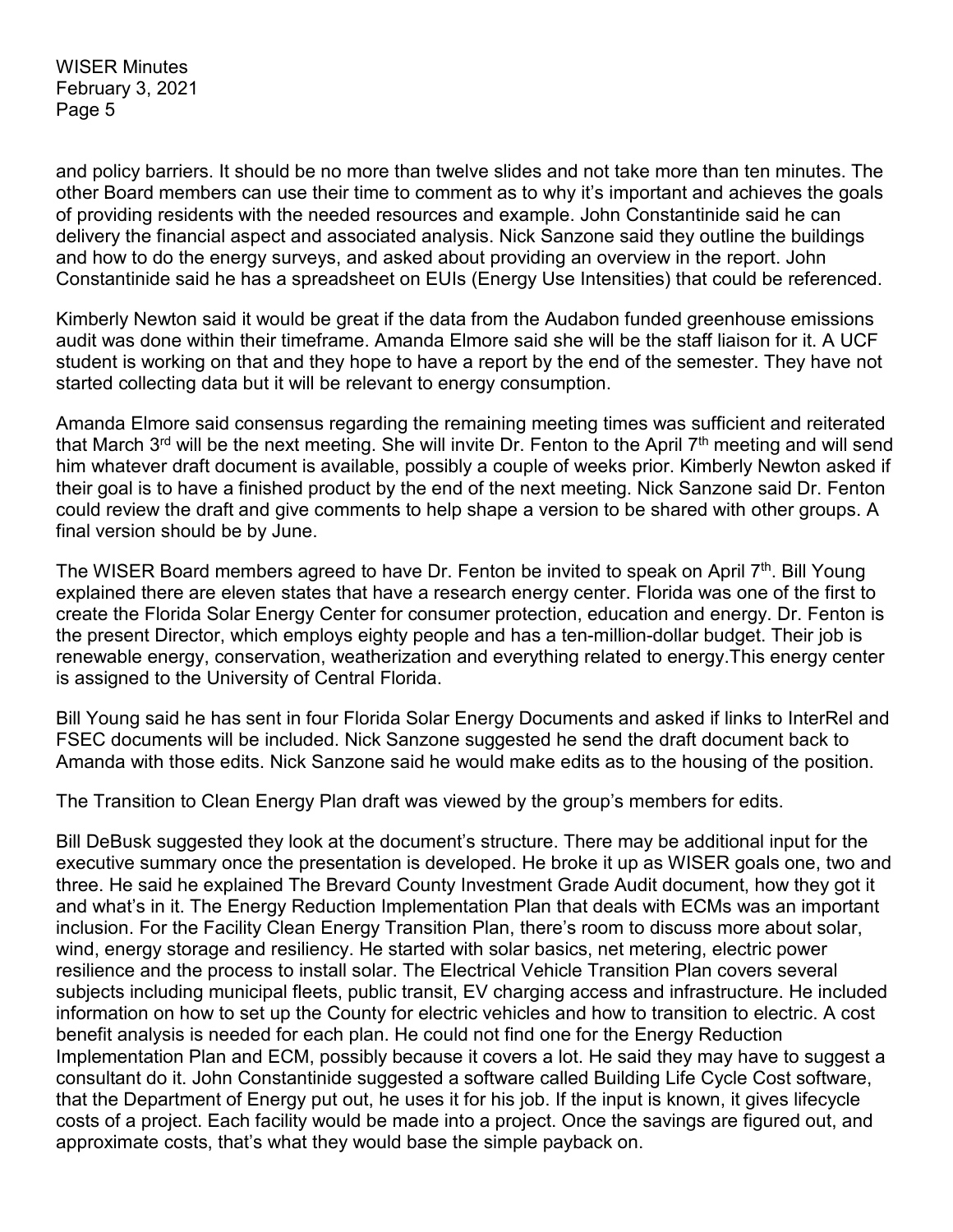Amanda Elmore will ask for the blended rate for the County for the cost benefit analysis.

John Constantinide said, the Energy Manager and staff should use this tool and will include it in his edits for the report. They can state that entities such as the Department of Defense and the U.S. Federal Government use it. It works well to look at savings vs. investments. Bill DeBusk said he found solar models and discussed them, and three models of electric vehicles that he will explain. Nick Sanzone asked how much they should talk about other clean energy sources and framing it explain solar energy resources and related resources. He said this is an Energy Transition Plan, solar energy being one of them. He does not want the plan to be viewed as something they did not ask for.

Bill Young said, some reports on wind describe wind coming from solar and other renewables say they come from solar. John Constantinide said solar can be associated with secondary energy products, described as a compounding effect that all starts with solar. Amanda Elmore said their first two goals talk about clean energy, the third talks about advanced energy technology. Bill DeBusk said the cost benefit analysis tool speaks to wind, solar and energy storage. Kimberly Newton said they should include as many verbiages as possible.

### **New Business**

Lisa Ruckman said there were a few things from the solar co-ops that had gotten stuck in the document, that were not appropriate for this document. They just finished the third Brevard Solar Coop in cooperation with the SUN Organization and there were marketing materials, sent to the WISER Board, that got into the document. Amanda said there was a link to a google drive that had their marketing material. Kimberly Newton asked it be removed as she would have sent it. Lisa Ruckman requested SUN's marketing materials be removed from the document.

Motion by John Constantinide, seconded by Kimberly Newton to remove the SUN Organization marketing material from the Transition to Clean Energy Plan draft document. The motion passed unanimously.

Nick Sanzone asked about leaving information for the website for Solar United Neighbors. Lisa Ruckman said the website makes sense as it does have a lot of information for homeowners and getting information is part of the task. However, the creation of event, session dates, drive, and ask the County to market sections are not pertinent. Nick Sanzone said that leaves weatherization, Space Coast Solar Co-op 2020, partner organizations and a link to their website.; he will reword it. Lisa Ruckman said it's under resources, so it is appropriate.

Bruce Lindsay said the key issue is clean energy. They have to talk about a transition, he likes cleaner technologies; it doesn't have to be 100% pure. Certain fuels are dirtier than others; some have advantages that can be applied today. He believes in Natural Gas as a clean burning fuel. Natural Gas should be promoted as a transition. They have been talking about solar without having talked to the Utility yet. FPL offers 100% renewable under the Solar Together program and programs to put in LED street lights. FPL is talking about having biodiesel fuels for their fleet that could be used on County fleets. They do high visibility solar demonstration projects on buildings such as libraries. He would like FPL to come in and talk to them so it can be noted in their report that they tried to learn what they have and compared it to doing it on their own. Amanda Elmore said she reached out in the beginning and they are happy to come speak. The County is already on board with Solar Together, with the return coming in over the next ten to twelve years. She will pull that agenda item and send it to the WISER Board members.